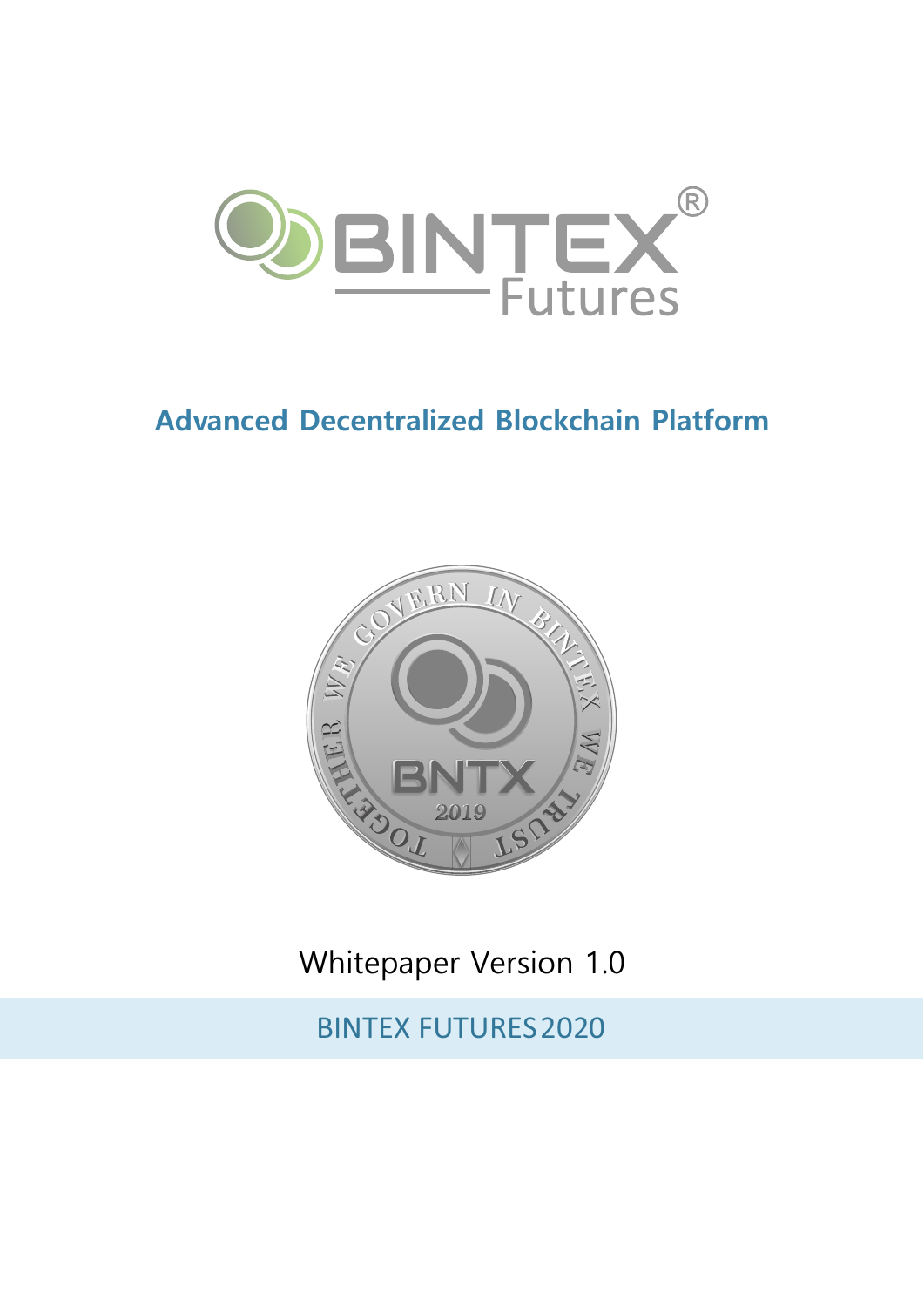

## **Introduction**

### Token Name: **BNTX** – **Bintex Token**

BINTEXFUTURES is a proposed cryptocurrency exchange which will trade in Bintex Token and other cryptocurrencies. It will have the essential USPs of a centralized exchange like speed and convenience with the security advantages of a decentralized exchange. We will construct a world-class crypto Exchange which will fuel the future of crypto-currencies and this could be an opportunity for you to help us do it.



### **BintexPAY Wallet**

Every Exchange User will have a private wallet to access their assets, this wallet will provide Blockchain addresses for each User. Each user on our exchange will be provided with an individual address for each type of asset. QR code scanning enabled for withdrawals and deposits.

### **BintexPAY Card**

Users will be able to access available BINTEX Token in their wallet directly through a BintexPAY chip card, thereby opening a wide range of possibilities. User can convert and withdraw BINTEX Token in the form of fiat. Users will be able to use these cards on a payment gateway to pay bills/recharge/shop etc.

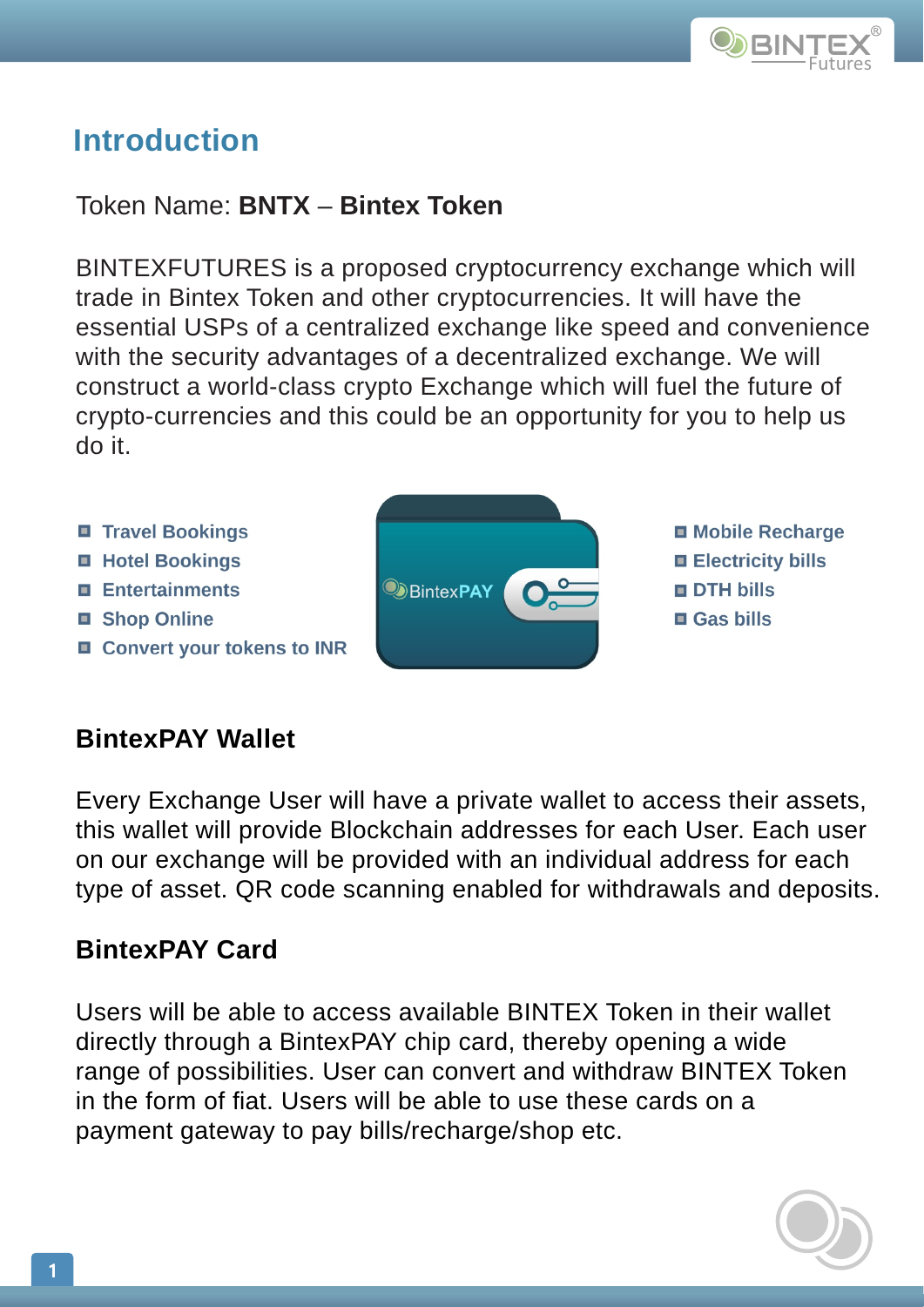

### **BintexPAY Wallet**

BINTEX platform will also run on a wallet system for each user which will hold all the information regarding user's holdings, trading history, Credit history, payment information, BintexPAY Card details.

- ♦ Buy, Sell, Store, Spend, and Pay with cryptocurrencies
- ♦ Withdrawal minimal charge which will be converted and paid to the BINTEX System in the form of BNTX Token.
- ♦ Users have access to all upheld cryptocurrency data and charts directly within the BINTEXPAY Wallet. These features will allow users to have full insight on the cryptocurrencies that BINTEXPAY Wallet supports with charts, circulating supply, total supply, daily volume, and more for each cryptocurrency.
- ♦ BINTEXPAY Card credit, payment cycle, card statement, card usage will be accessed through the wallet.
- ♦ Real-time CARD spending history with geo-location of merchant.
- ♦ Loan against Crypto, Loan payments can be done through BINTEXPAY Wallet.
- ♦ The Wallet app will be available on both Google Play Store and Apple Store.

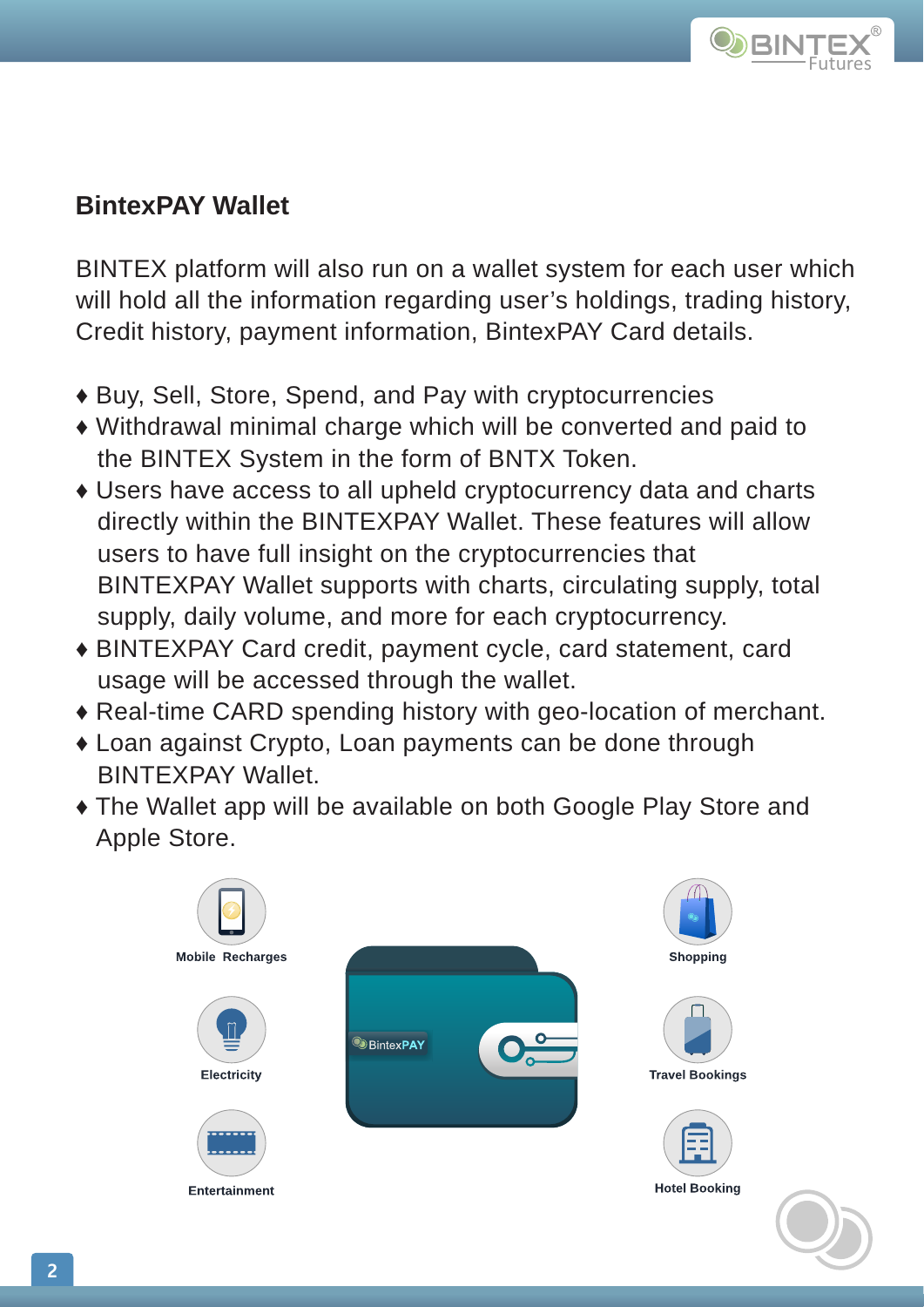

## **BintexPAY CHIP CARD**

It is proposed to position and push BintexPAY debit/credit card in a manner that it will be accepted at myriad locations globally. This cryptocurrency card will be linked to the users BintexPAY Wallet enabling them to spend their BNTX tokens with real-time conversion powered by the BINTEXFUTURES.

- ♦ BNTX as a native card currency will bring extra revenue to Bintex system and more profits for the community.
- ♦ Change PIN directly within the BintexPAY Wallet.
- BNTX to fiat conversion fees during usage of BintexPAY Card on multiple payment channels.
- $\triangle$  Real-time fiat conversions with BINTEXFUTURES.
- ♦ Credit against crypto will be introduced in BintexPAY chip cards. Interest and fees on late payments will be credited in BINTEX system after converting fiat to BNTX.
- ♦ Cashback program for card users.
- Partnerships with fiat payment systems will help BintexPAY cards to be accepted on millions of physical locations and online platforms.
- ♦ Proposed acceptance on Apple pay & Google pay.
- ♦ Total control through BintexPAY Wallet.
- ♦ Multiple card type with more and more rewards features according to user's need.

**Every quarter profits from the BINTEX System will be calculated and after due appropriations, will be used to burn BNTX Tokens.**

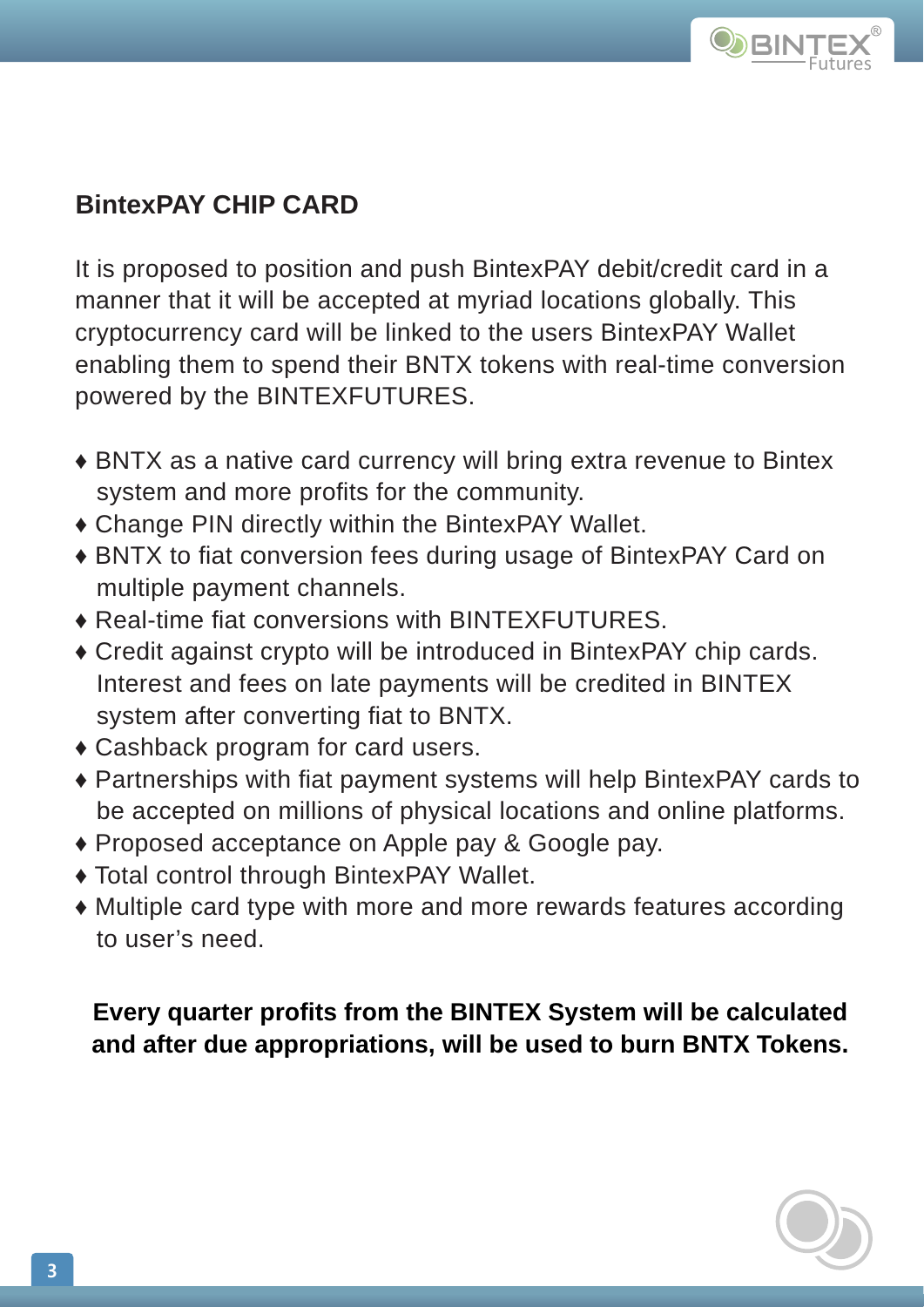

## **BNTX Token Sale and Economics**

| <b>Total Token Supply</b> | 40,000,000 BNTX                         |
|---------------------------|-----------------------------------------|
| Launchpad Allocation      | 400,000 BNTX (1% of Total Token Supply) |
| <b>Token Type</b>         | <b>ERC-20, TRC-20</b>                   |

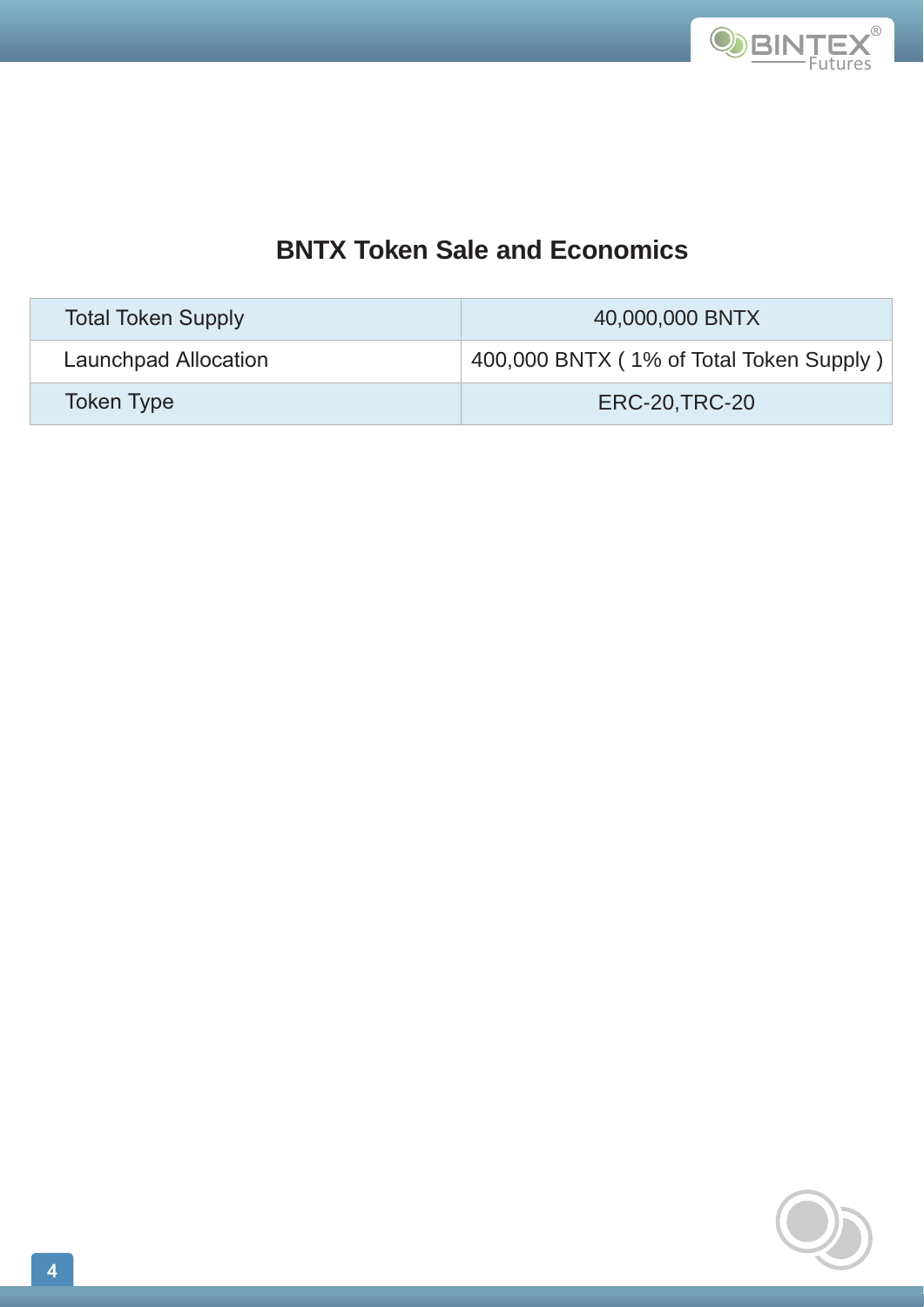

## **TOKEN DISTRIBUTION**

| Airdrops                | 5%  |
|-------------------------|-----|
| Team                    | 10% |
| Marketing & Development | 25% |
| Liquidity               | 10% |
| <b>Staking Rewards</b>  | 20% |
| Presale                 | 10% |
| Partnerships            | 10% |
| <b>NFT Rewards</b>      | 10% |

## **Token Allocation**



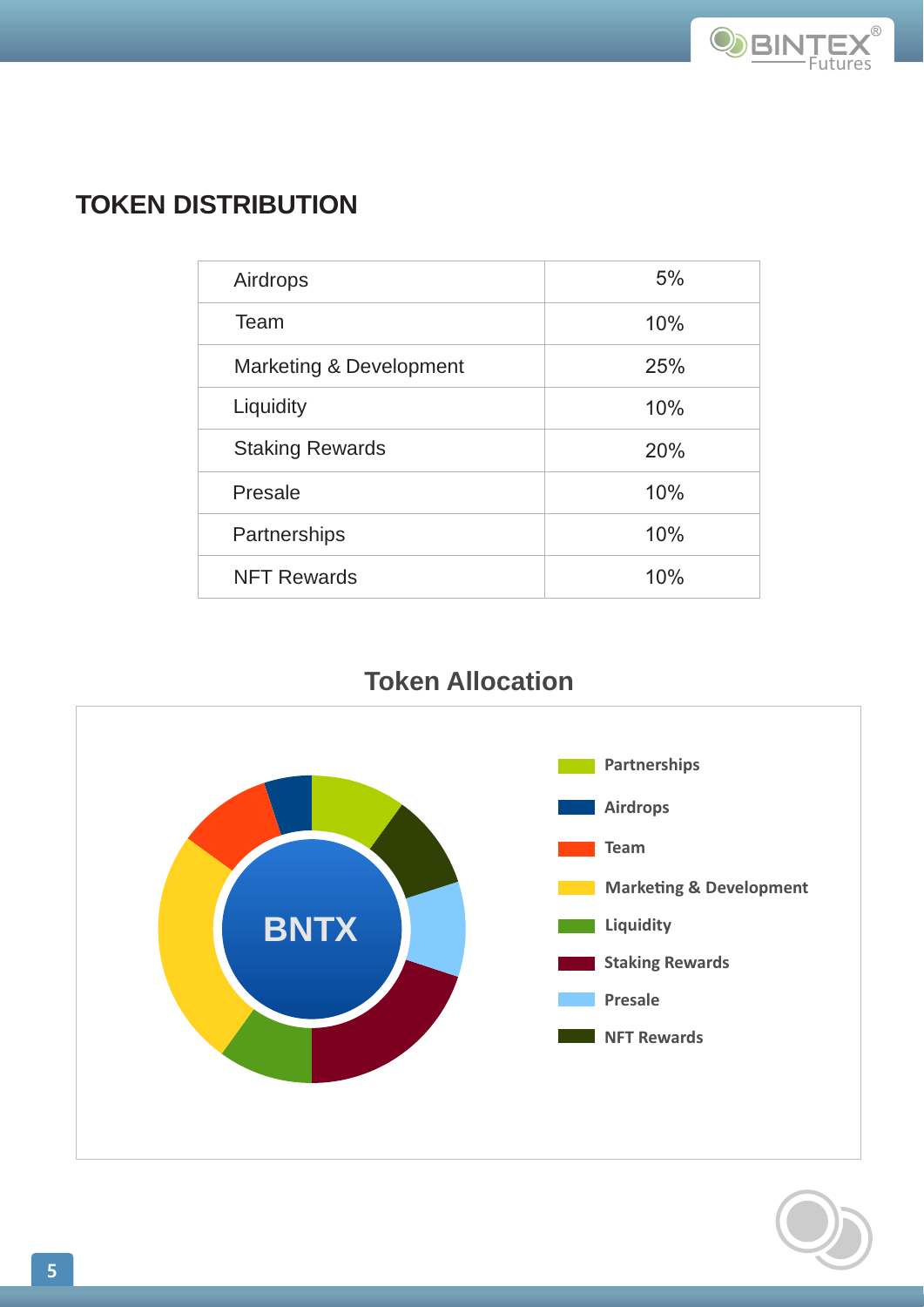

### **ROADMAP**



- ► Partnerships With eCommerce Companies
- ► Binte Decentralised Wallet Development

#### **Q2 2021**

 $\blacktriangleright$ 

- ► Bintex Decentralised Wallet Launch
- ► Research on Staking-Dapps

#### **Q3 2021**

- ► Bintex Staking Dapp development
- ► Launched BNTX Staking Dapp on Ethereum Platform
- ► Research on Smart Chains

#### $\rightarrow$  04 2021

- ► BNTX token Launch on Tron ( TRC-20) Chain
- ► Launched BNTX Staking Dapp on Tron Platform

#### **Q1 2022**

- ► Partnerships
- ► BNTX token launch on Binance Smart Chain

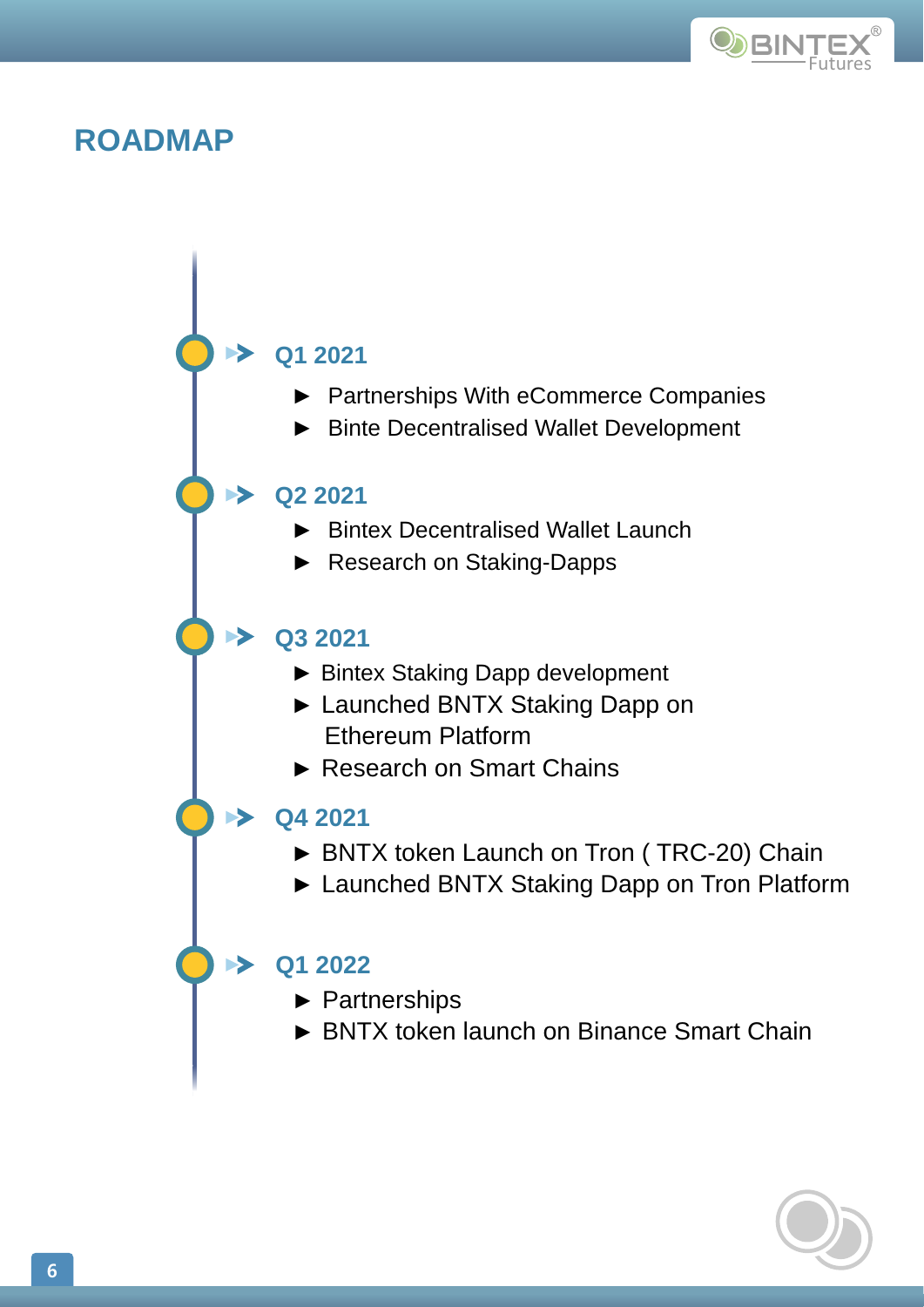

## **ROADMAP**



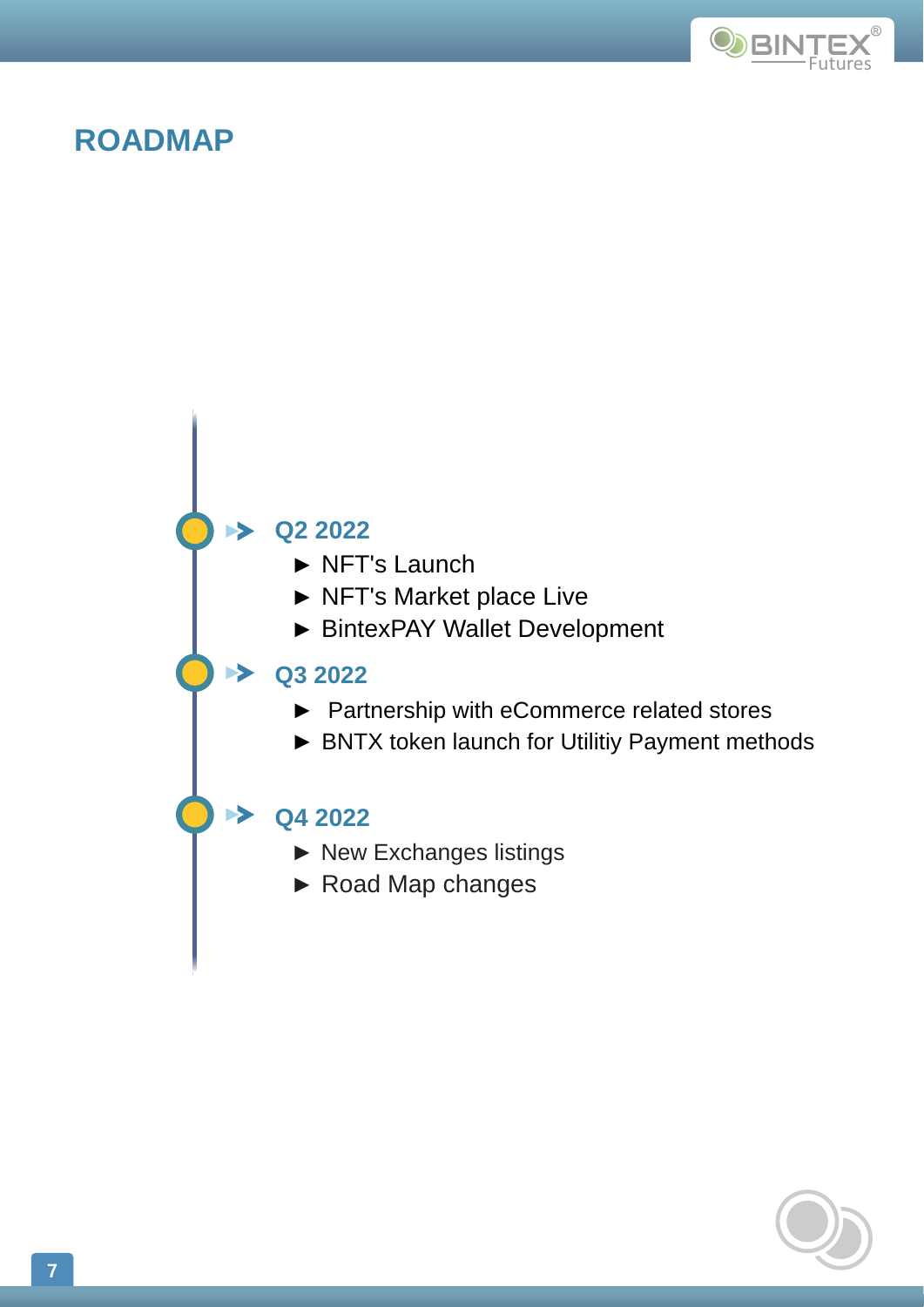

## **Fund Usage**

- ♦ 40% of the funds will be used to build the Bintex Futures platform and perform upgrades to the system, which includes team recruiting, training,and the development budget.
- ♦ 45% will be used for Bintex Futures branding and marketing, including continuous promotion and investor education of Bintex Futures and Blockchain innovations. A budget sufficient for various advertisement activities / channels is being factored.
- ◆ 15% will be kept in reserve to cope with any emergency or unexpected situation that might come up. It will also be used for any Bitex social welfare programs that may be taken up.
- $\bullet$  Every quarter profits from the BINTEX System will be calculated and after due appropriations, a designated part of the profits will be used to burn BNTX Tokens.

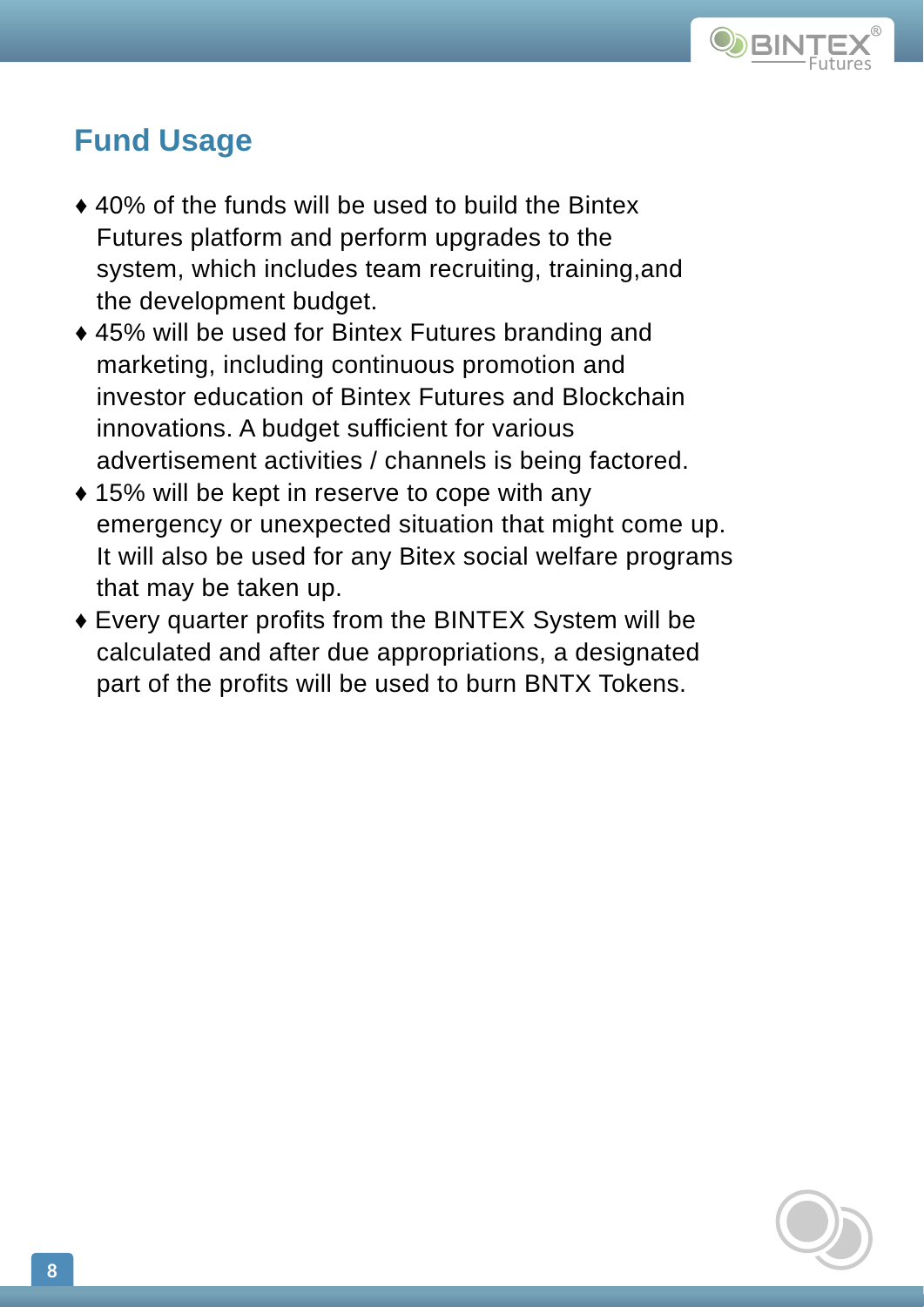

## **BintexPAY Chip Cards**

►BintexPAY Chip cards will bring more investor partnerships and relationships which will make it easier for BNTX holders to use their funds on more and more platforms.

#### **E-Commerce**

►With Chip cards in circulation, BINTEX will add an E-Commerce platform in the BINTEX Eco-system.

►Local shipping , Retail ECOM Stores with Only Crypto accepted and transactions will be processed through BintexPAY Chip Cards.

### **ROADMAP Update and The Vision**

►With the support of our Community and hard work of our Team, BINTEX will launch more and more platforms to meet the daily use of a human being.

►With such wide range of projects and products in our ECOSystem, our vision and our community will grow together.

►We will update our Roadmap after each successful launch.

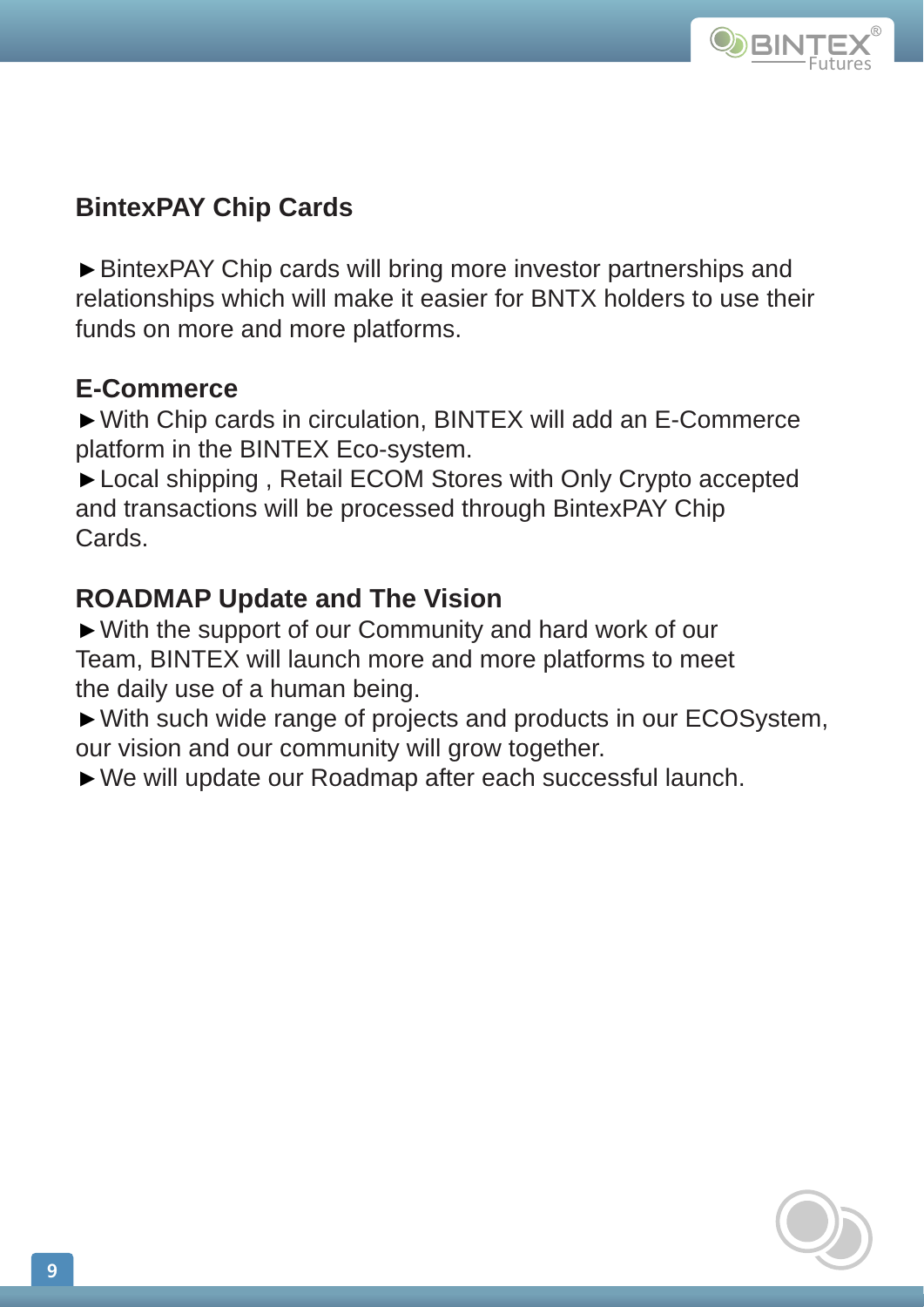

# **RISKS**

**Policy Risk**: At present, the Indian government has not published any unequivocal position with respect to Blockchain activities, crypto currencies and IEO financing and so it is possible that the users may be impacted by future policies that maybe announced.

**Systematic risks**: These allude to potential changes brought about by normal elements of general significance and have similar affect in the performance of all Blockchain organizations. Systematic risks also include force majeure factors which among others include catastrophic events, enormous outages / scope breakdowns of worldwide PC systems and political turmoil.

**Supervision absence risk**: Digital resource exchanges, including BNTX, have incredibly high uncertainty. In the absence of powerful industry supervision / framework in advanced resource exchanges, electronic tokens are susceptible to sharp rise and falls.

**Dangers after supervisory guidelines are shaped**: It can't be denied that sooner rather than later, supervisory guidelines will be framed to limit the fields of Blockchain and electronic tokens. In the event that supervisory and administrative bodies play out a standard administration over these fields, the electronic tokens bought during the IEO time frame might be influenced. The effects incorporate, however are not constrained to, cost and dependability variances and limitations.

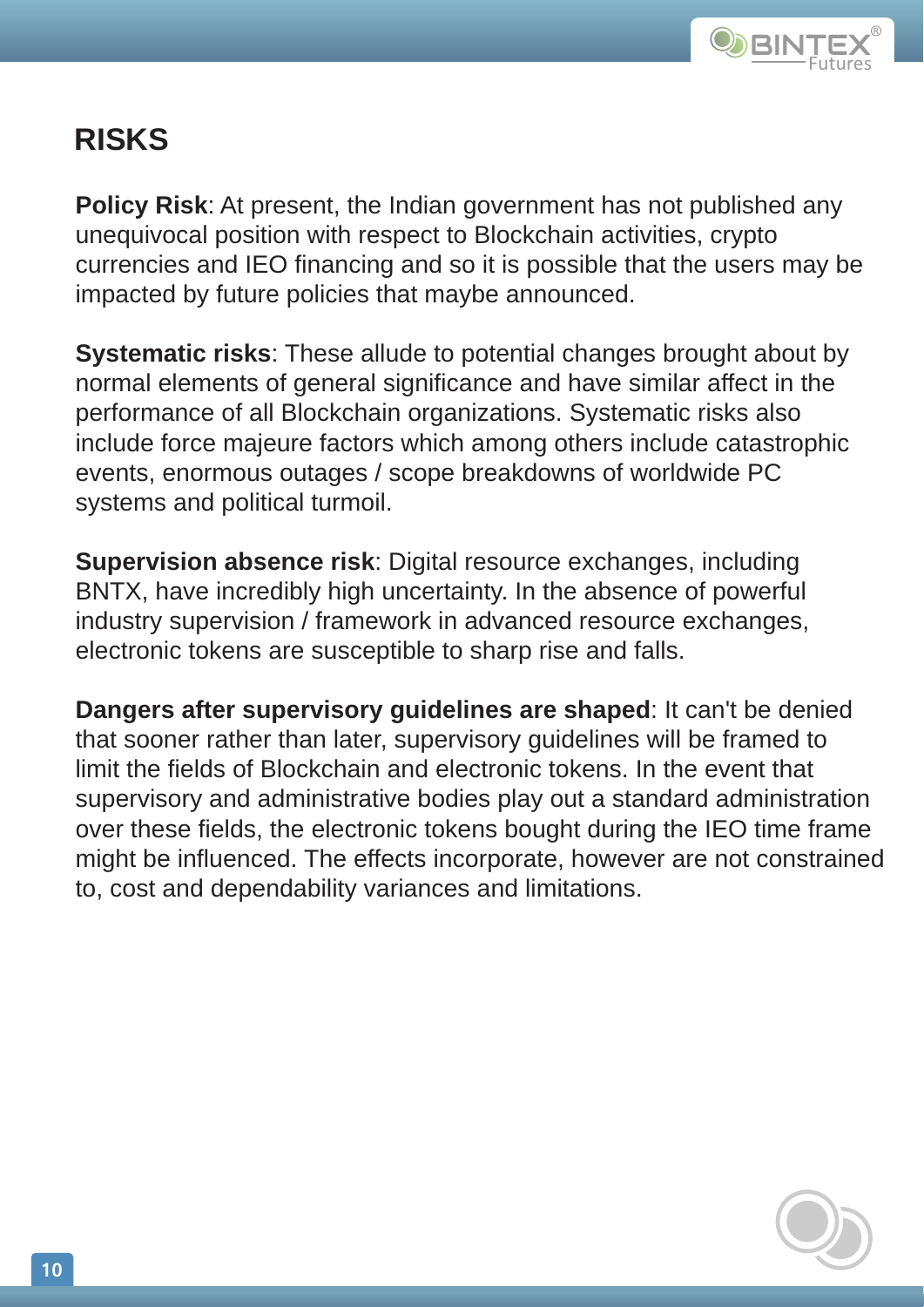

There is solid market competition and so whether the BINTEX token can stand apart among numerous strong activities / campaign of its competitors is a risk. It proposes to build and drive its market through a group and has several USPs for this, but again in an unregulated market, it is likely to be impacted by any unethical / unfair practices from business rivals.

**Risks within the team**: BINTEX has a group of highly skilled team members of diverse skill sets and maturity levels. This of course includes senior specialized experts/ designers /developers in the Blockchain field. Team cohesion and unity is very important and changes in team or the dynamics will have some impact on th working.

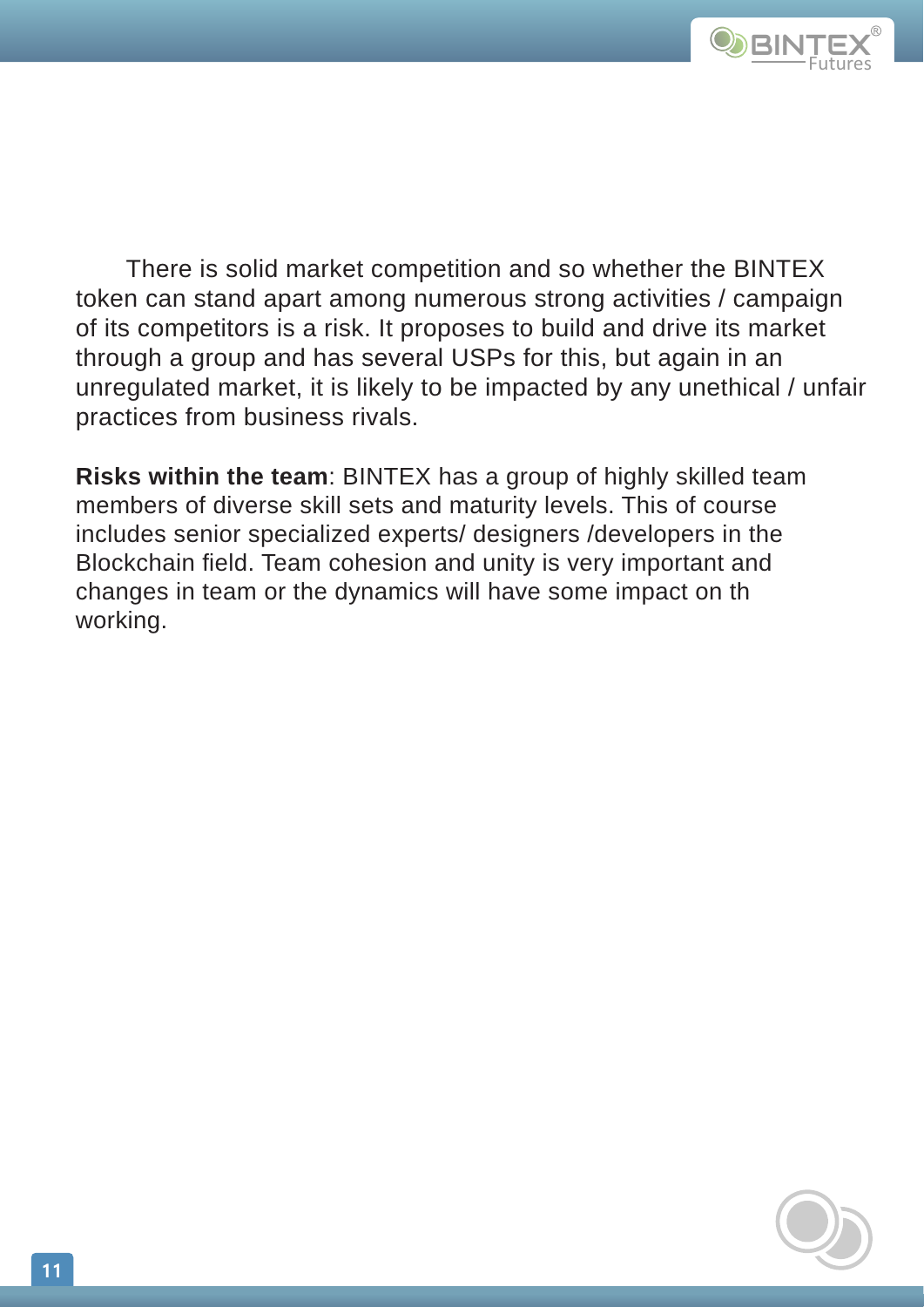

**Risks about venture innovations:** This venture depends on a cryptographic calculation. Quick advancements of cryptology will definitely invite risk / danger of framework breaks.

Cryptology's centre organizations are bolstered by advancements like Blockchain, disseminated record, decentralization, etc. The BINTEX group can't completely ensure innovation to completely satisfy the threat from these threatening tech advancements.

Escape clauses might be found during venture redesigning, which can be cured through a patches discharge. Notwithstanding, the level of being affected by escape clauses can't be resolved.

**Risks about programmer assaults and violations:** With respect to security, one individual is exceptionally little, yet the general number of individuals is incredible. This has put a high need upon the venture's security confirmation. Since they have attributes like secrecy and unchanging nature, tokens might be utilized by crooks or potentially programmers for crime.

**Other dangers obscure at present:** With constant advancement of Blockchain innovation and changes the general business, BINTEX may confront business challenges that can't be anticipated at present. Investors and others associated with this venture must understand all the various risks cited above and also factor in for those that cannot be anticipated now before making the choice. They ought to deal with their desires and participate in the Token dissemination sensibly.

# **Disclaimer**

► This Document, serves only the purpose of conveying information. The content of this report are just for reference and don't plan to make any proposals or solicitations to request enthusiasm for or buy stock or protections.

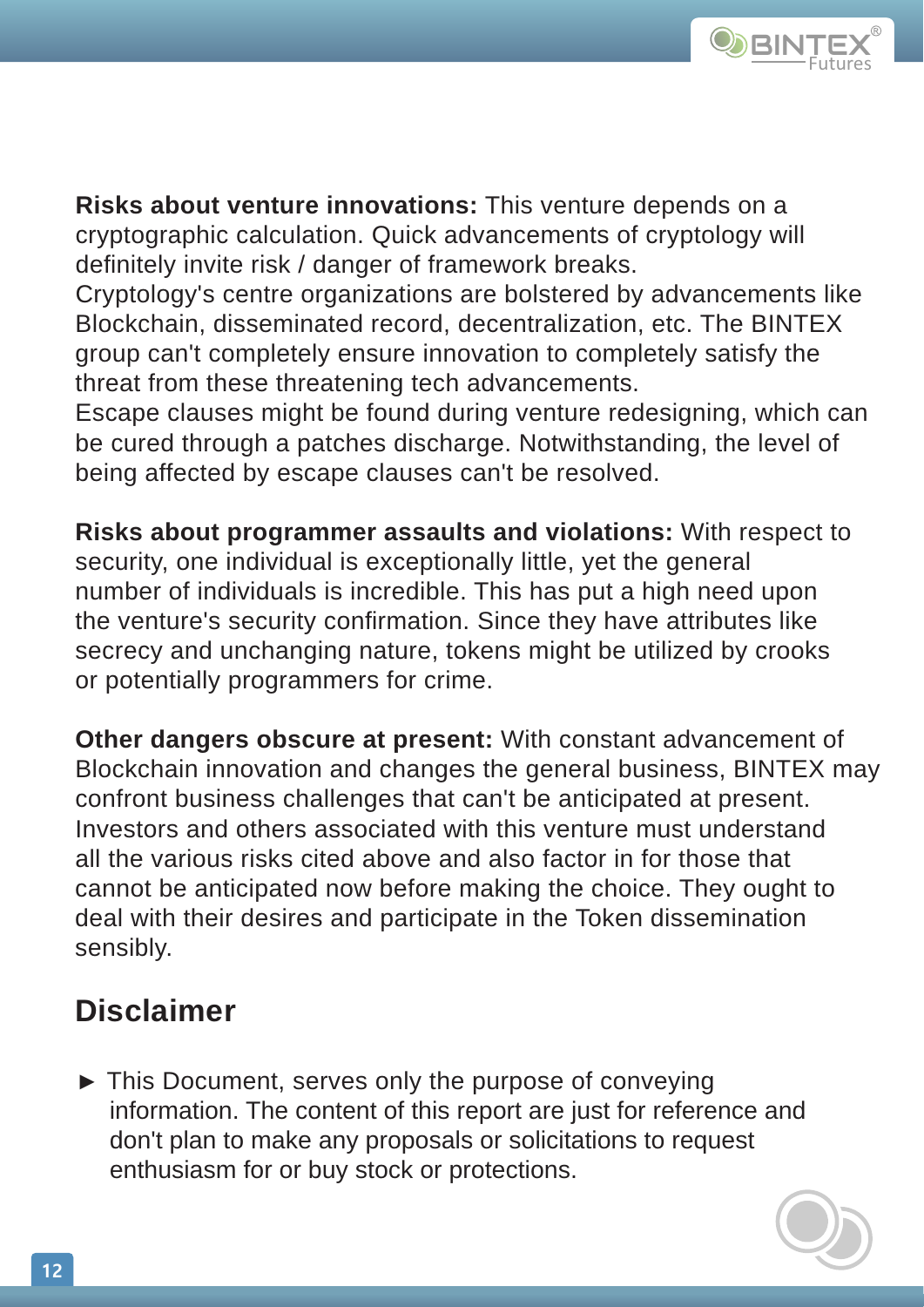

- ► This Document shall not and cannot be considered as an invitation to enter into an investment. Any conduct related with this white paper, including any request for acquiring a duplicate of this white paper or offering this white paper to other people, won't be regarded as interest in the IEO.
- ▶ The participant in IEO or the purchaser of BNTX token undertakes that (s)he/it understands and has significant experience of cryptocurrencies, blockchain systems and services, and that (s)he/it fully understands the risks associated with the Token Sale as well as the mechanism related to the use of cryptocurrencies (incl. Storage). All IEO members should sign the agreement wilfully and must have a high Knowledge about BINTEX before signing the agreement.

▶ The BINTEX group will keep on performing sensible tests to ensure genuineness and exactness of the data in this white paper. During the advancement procedure, the stage might be refreshed. The updates incorporate, however are not constrained to, stage components, electronic tokens and their systems, and appropriation of electronic tokens. Some report substance might be balanced in like manner in the new white paper with the task's turn of events. The group will make open the progressions to the white paper through a declaration or by posting the refreshed white paper on its website. The member must get the most recent white paper and modify their desires in like manner. BINTEX won't accept any misfortunes by the member brought about by: (I) the member depending on the content of the white paper;

(ii) data incorrectness in the white paper; or (iii) any

practices brought about by the white paper.

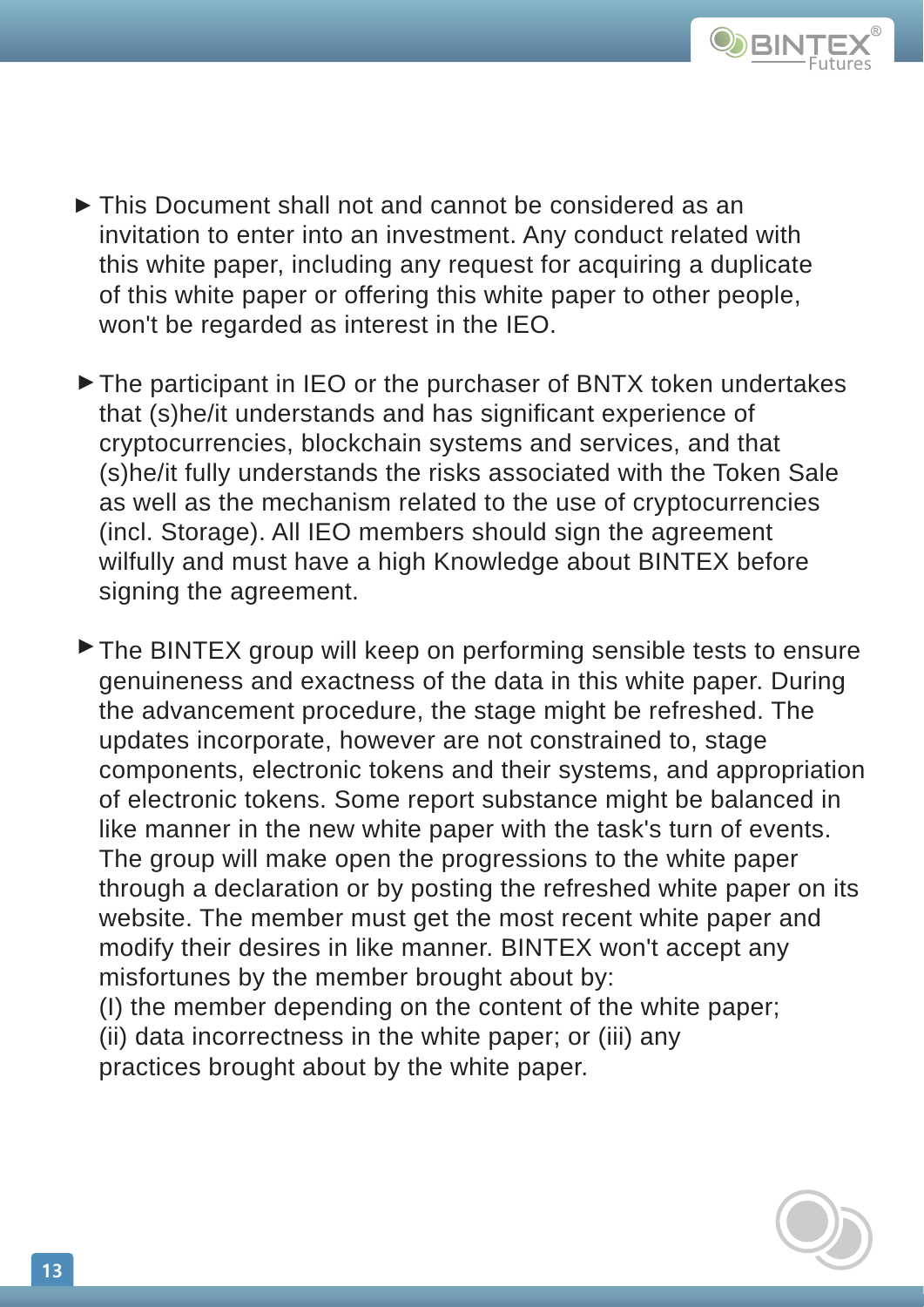

- ► As an encoded token utilized in BINTEX, BNTX doesn't have a place with any of the accompanying classes: (a) cash of any sort; (b) protections; (c) stock privileges of a lawful substance; (d) stocks, bonds, charges, warrants, testaments, speculation contract, or different instruments bearing comparative rights.
- ► Whether BNTX will acknowledge or not is controlled by the market and the requests after application satisfaction. Now and again, BNTX may have no an incentive by any means. The group will make no duties about its thankfulness and will accept no obligations for outcomes brought about by an expansion or diminishing in its worth.
- ▶ To the most extreme degree permitted by law, the group will accept no obligations for any harms and additionally chances emerging from token dissemination cooperation, which incorporate, however are not constrained to, immediate or roundabout individual harms, loss of business benefits, loss of business data, and some other financial harms.
- ► The BINTEXFUTURES will watch supervisory guidelines for sound improvement of the IEO business and the business' selfcontrol articulations. Interest implies that the member will totally acknowledge and watch these practices. The data uncovered by the member to finish these investigations must be finished and exact.
- ► The BINTEXFUTURES has unequivocally passed on potential dangers to members. Interest in token appropriation procures that the member has affirmed his/her comprehension and acknowledgment of every condition and guidance in the itemized rules, acknowledges the potential dangers about this stage, and will expect results without anyone else/herself.

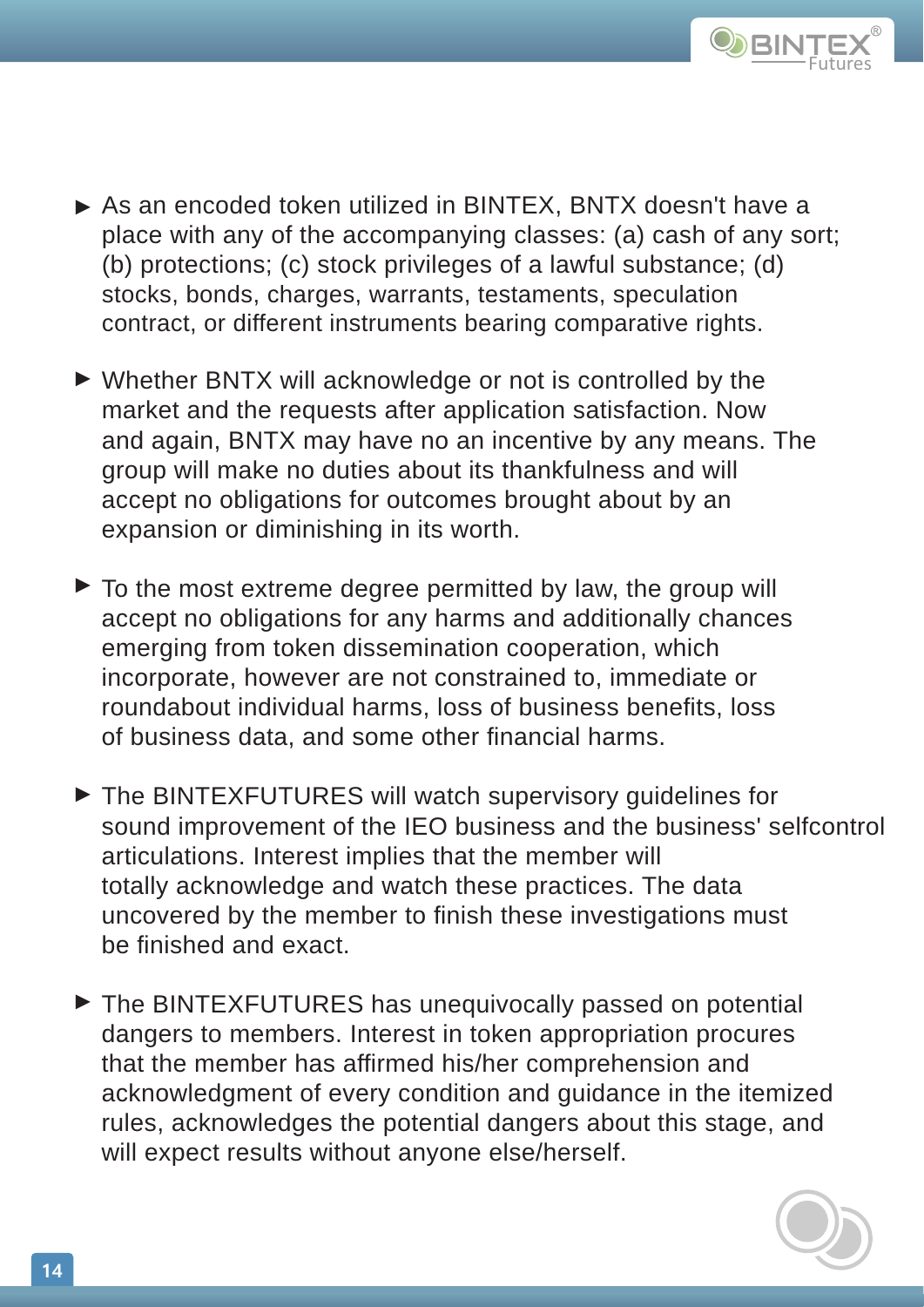

- ▶ As the official token of BINTEX, BNTX is a significant instrument for the BINTEXFUTURES to perform proficiently. Nonetheless, BNTX isn't a security, and claiming BNTX doesn't imply that its proprietor has been managed with the restrictive right, controlling right, as well as approach making right in regard to the BINTEXFUTURES
- ► BINTEX is not to be considered as advisor in any legal, tax or financial matters. Any information in the white paper is given for general information purpose only and BINTEX does not provide with any warranty as to the accuracy and completeness of this information.

## **Representation and warranties**

By participating in the Token Sale, the buyer consents to the above mentioned and specifically, they represent and warrant that they:

- $\bullet$  have read cautiously the terms and conditions appended to the white paper; consent to their full content and acknowledge to be lawfully limited by them.
- $_{\color{red}\blacklozenge}$  are over 18 years of age or have arrived at the age where are able to go into a legally binding relationship in the nation of home.
- $\bullet$  live in a country which permits the BINTEX FUTURES to sell the BNTX token through a crowdsale without requiring any legal authorization.
- $\bullet$  have full approval to follow up for the lawful element which will buy the BNTX token, if following up for the benefit of a lawful element.

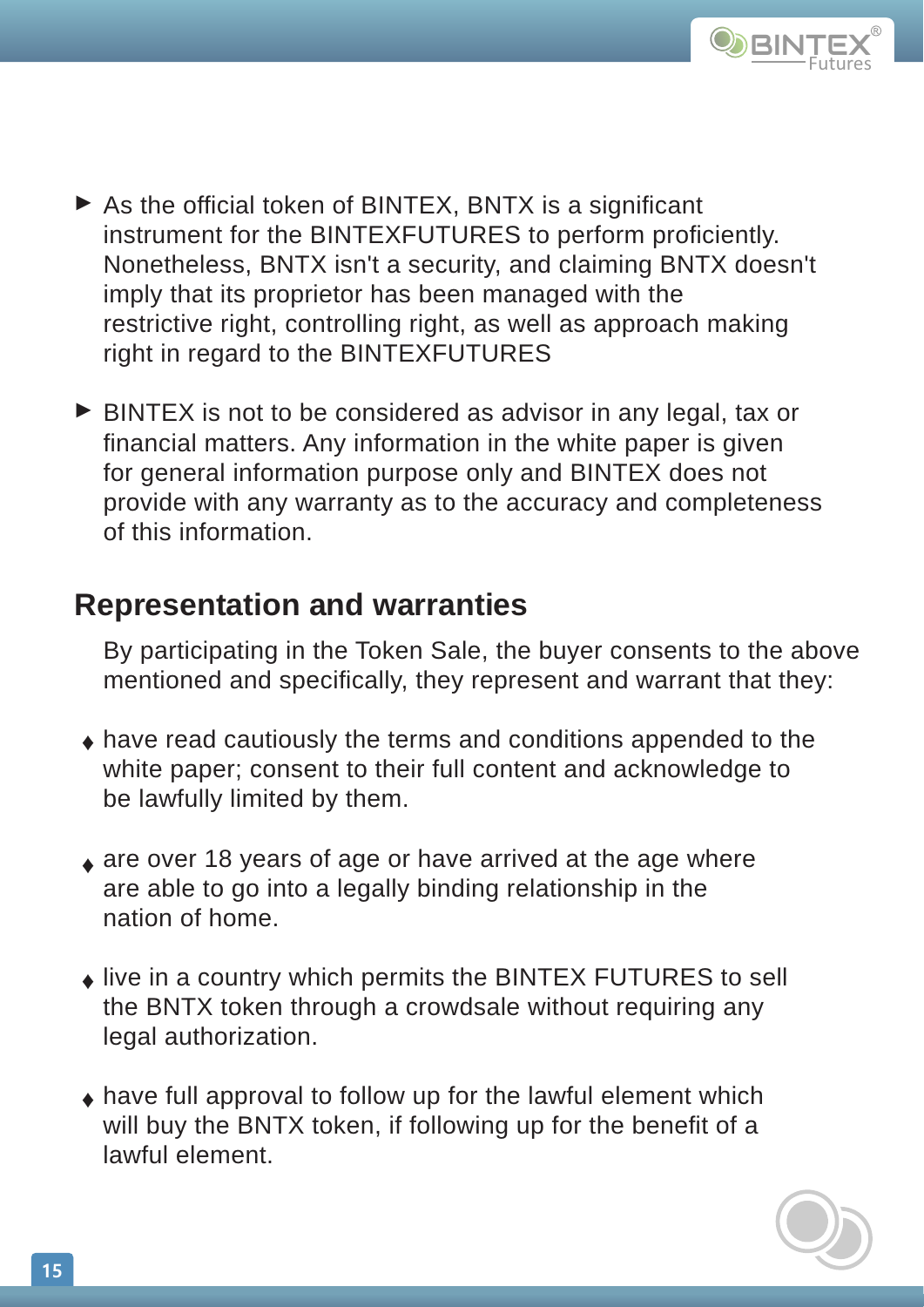

- won't utilize the crowdsale for any criminal behavior, including ♦ however not constrained to illegal tax avoidance and the financing of fear-based oppression;
- have adequate information about the idea of the cryptographic ♦ tokens and have noteworthy involvement in, and utilitarian comprehension of, the utilization and complexities of managing cryptographic tokens and monetary standards and blockchainbased frameworks and administrations;
- $\bullet$  know about completely related guidelines in the particular ward in which s(he)/it is situated in and that buying cryptographic tokens in that locale isn't disallowed, limited or subject to extra states of any sort. (Participants can't add to the Token Sale if there are pertinent lawful limitations in their nation of living arrangement. It is the obligation of every member to know these laws and think about them before their support in the Token Sale).
- buy BNTX tokens on the grounds that s(he)/it wish to approach the ♦ BINTEXFUTURES Exchange and to utilize their different usefulness or potentially in light of the fact that's(he)/it wish to help the further turn of events and promoting of the BINTEX services as well as in light of the fact that's(he)/it wish to encourage advancement, testing, sending and activity of blockchain-based or related applications.
- Countries excluded in addition to standard list (Afghanistan, Bosnia ♦ And Herzegovina, Cayman Islands, Democratic People's Republic of Korea (DPRK), Ethiopia, Iran, Iraq, Pakistan, Sri Lanka, Syria, Trinidad and Tobago, Tunisia, Uganda, The United States, Yemen) US resident or inhabitant and are not buying BNTX token with the end goal of theoretical venture or use.
- $\bullet$  defer the option to take an interest in a legal claim or a class-wide mediation against the BINTEXFUTURES and its Affiliate Parties.